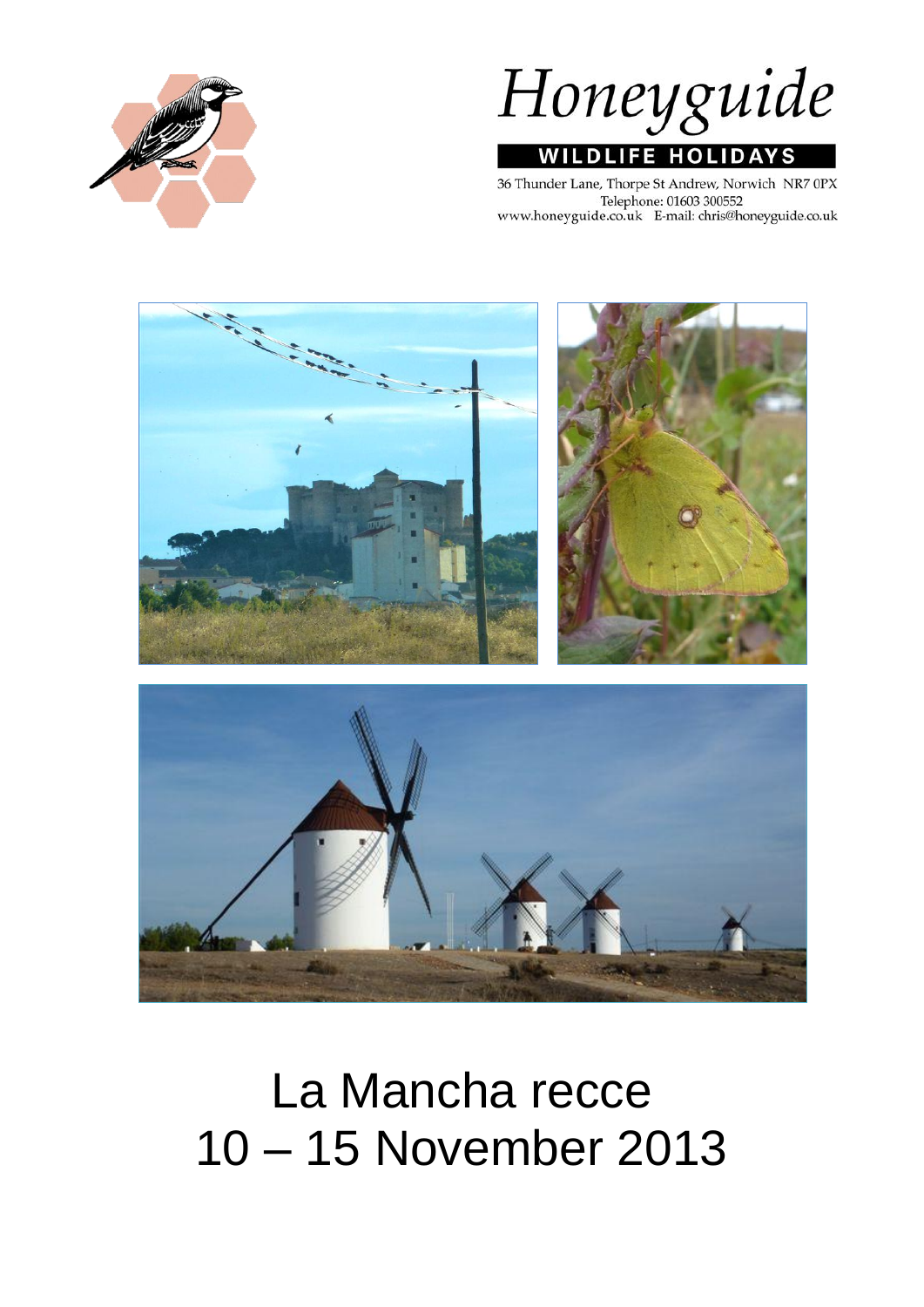#### **Honeyguide La Mancha recce La Mancha Húmeda and Serranía de Cuenca Natural Park 10 – 15 November 2013**

These are some notes from a recce visit to La Mancha with Pau Lucio, who runs Birdwatching Spain [www.birdwatchingspain.es](http://www.birdwatchingspain.es/)

Photos in this report were all taken on the recce. Firecrest, Thekla lark and long-tailed blue by by Pau Lucio, other photos by Chris Durdin. Cover photos: Belmonte castle with rock sparrows on a wire; clouded yellow, Don Quixote's windmills.



Conclusions: Pau (photographed, a little unfairly, with windmill sails round his head!) is an excellent guide who is ideal for Honeyguide as a personality and with his mix of natural history skills and local knowledge. Pau is available for hire as a guide in several parts of Spain, which is his main business: he can be contacted via his website [www.birdwatchingspain.es](http://www.birdwatchingspain.es/)

There is a lot that Honeyguiders would enjoy in La Mancha. The geography means that the holiday cannot have as compact an itinerary as would be ideal, but a two centre holiday would work fine. The two hotels and the restaurant in Belmonte were good with a lot of local character and enjoyable food with a strong regional flavour. The area would be excellent in spring, probably May, and could also make an interesting autumn holiday, though it would be better to be earlier than I visited, say October, as by November it was getting cold in the hills of the Serranía de Cuenca Natural Park.

*Chris Durdin, November 2013*

\* \* \* \* \* \* \* \* \* \* \* \* \* \* \* \* \* \* \* \* \* \* \* \* \* \* \* \* \* \* \* \* \*

# **Diary**

# **Sunday 10 November – Valencia to Belmonte**

A straightforward easyJet flight to coastal Valencia and Pau is there to meet me at the airport. Leaving the multi-storey car park at 11:30, there's a black redstart on a wall. That and spotless starlings apart, it's a pretty birdless drive west and inland. Progress on the motorway is slowed by a long queue of cars turning off to watch a motorbike race, but after that progress is good.



Autumn rains have failed to arrive and the main impression of the countryside is simply dryness, though there are some autumnal red in the colours of the soil and vine leaves. At a roadside stop for lunch it's apparent how the glorious warmth of the coast has faded as we gain height, and a cool breeze makes a fleece welcome. Wayside botanising is unrewarding in terms of flowering plants: lucerne, rosemary and one of those tricky yellow composites. Elsewhere, though, a white crucifer is abundant on the disturbed ground of vineyards: Pau knows it by the scientific name of *Diplotaxis erucoides* and I know it as white wall rocket, which I took a while to pin down by name in the Languedoc vineyards last winter. It's 14:50 when we reach our destination area, reminding me of the long haul from Madrid to Extremadura.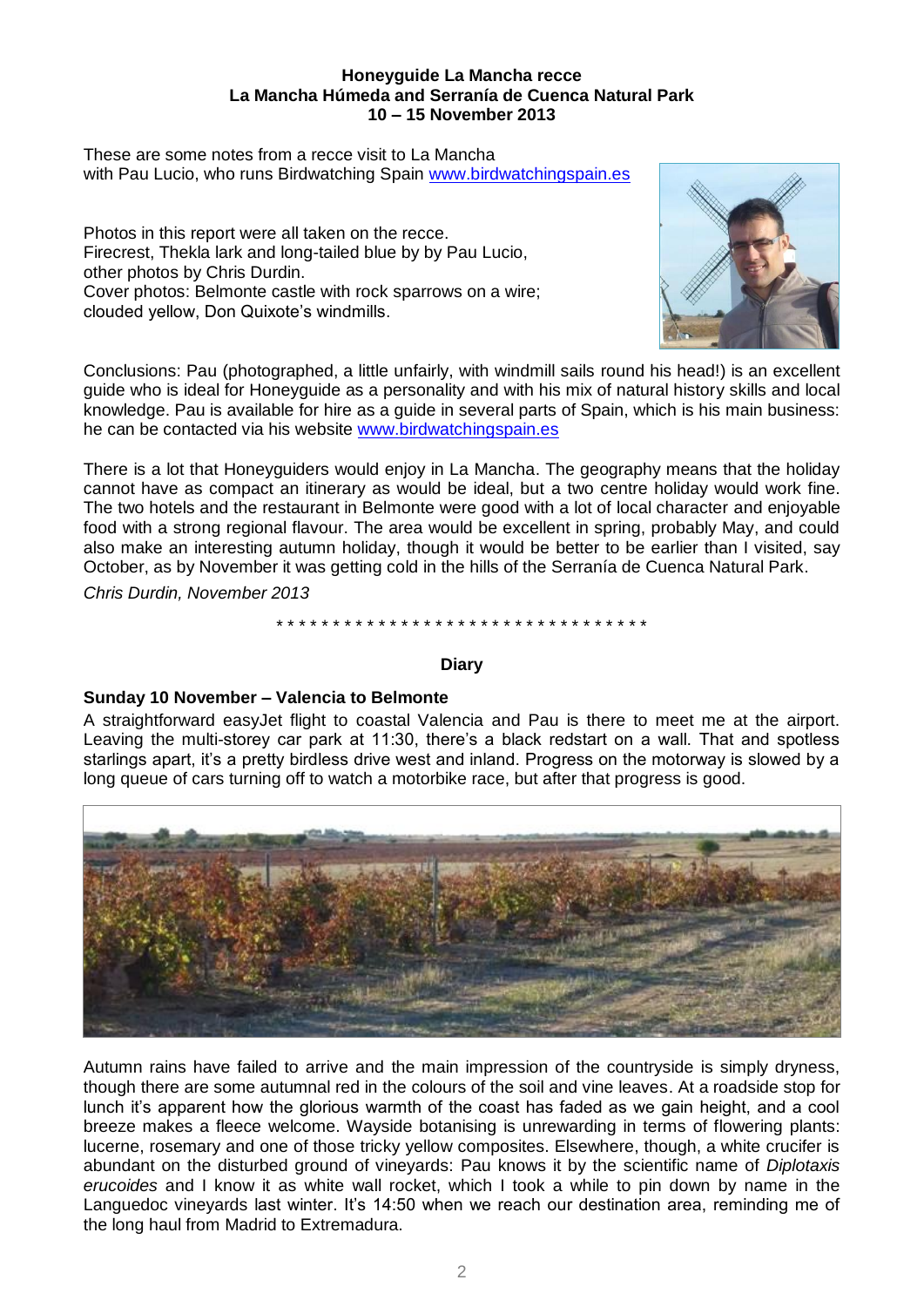Our first destination is the lagoon of Manjavacas, which retains water year round from sewage from the nearby town of Mota del Cuervo, though the water is well back from the lagoon edges shown by the saltmarsh vegetation of sea-blite, samphire and saltwort. Waders on the water's edge are at first mostly dunlins, then they are outnumbered by little stints, plus two each of ruff and little ringed plover. On the water are mallards, shelducks and shovelers, and marsh harriers, meadow pipits and fan-tailed warblers are the marsh fringe birds here. Then the 'gru gru' sound of cranes floats towards us and two come into view. The sound of cranes gets louder as we near the end of a circuit of the lagoon: it's a flock on the ground, which then fly to reveal some 300 birds.

A few minutes away, we drive to a high point to see the windmills in the story of the travels and eccentricities of Don Quixote. One mill has been working making flour today, a Sunday special event; this, the car park and an unimpressive selection of souvenirs in the ground floor level of one mill is the modest extent of concessions for tourists.

#### **In the footsteps of Don Quixote**

There were many signs for the Ruta de Don Quijote in the area of La Mancha that we visited. The *molinos de viento* – windmills – are the most famous part of the story by Miguel de Cervantes, despite being just a short part of a long book. Don Quixote confronted 30 or 40 of them; the main hill-top group now has seven windmills plus metal sculptures of Quixote and his travelling companion Sancho Panza. It's worth bearing in mind that they were new technology from the Low Countries when the book was published, originally in two two volumes in 1605 and 1615, though Sancho Panza is well aware that Don Quixote is off his rocker when he sees them as giants to be slain. 'Tilting at windmills' has become an English metaphor meaning attacking imaginary enemies.



Chris and Sancho Panza. Chris is on the left.

A few miles on and we reach Belmonte Castle. The film 'El Cid' with Charlton Heston and Sophia Loren was filmed here, about Rodrigo Díaz de Vivar, [Castilian](http://en.wikipedia.org/wiki/Kingdom_of_Castile) nobleman and military leader in medieval [Spain,](http://en.wikipedia.org/wiki/Spain) but otherwise it is little known in the UK. It deserves to be better known: the history is long and complex with family rivalries causing warring factions within Spain; various politically inspired marriages, right up to being used a base for Franco's forces in the Spanish Civil War. These are all described in a sparkling AV presentation, though that's in Spanish, and there is information in English through headphones in a portable talking guide. The owners, descendants of a long line of Spanish nobility, are making a big effort to open it up for visitors and the building is as impressive inside as outside, especially some of the ceilings. All in all, a better day for history than natural history.

We check in at the hotel, the Hospedería Real La Beltraneja in Belmonte. After settling in, our meal is in La Muralla restaurant, a five-minute walk away, as the hotel doesn't do evening meals. The best arrangement is to choose rations of *tapas*, two of which plus a mixed salad being more than generous for two people. We have *ajo arriero* – potato with cod and garlic – and *sepia a la plancha*, grilled cuttlefish. There's football on TV and we watch Barcelona put two goals past Real Betis by half-time, when we return to the hotel.



Belmonte Castle: courtyard, view from the battlements; one of several ornate ceilings; armour.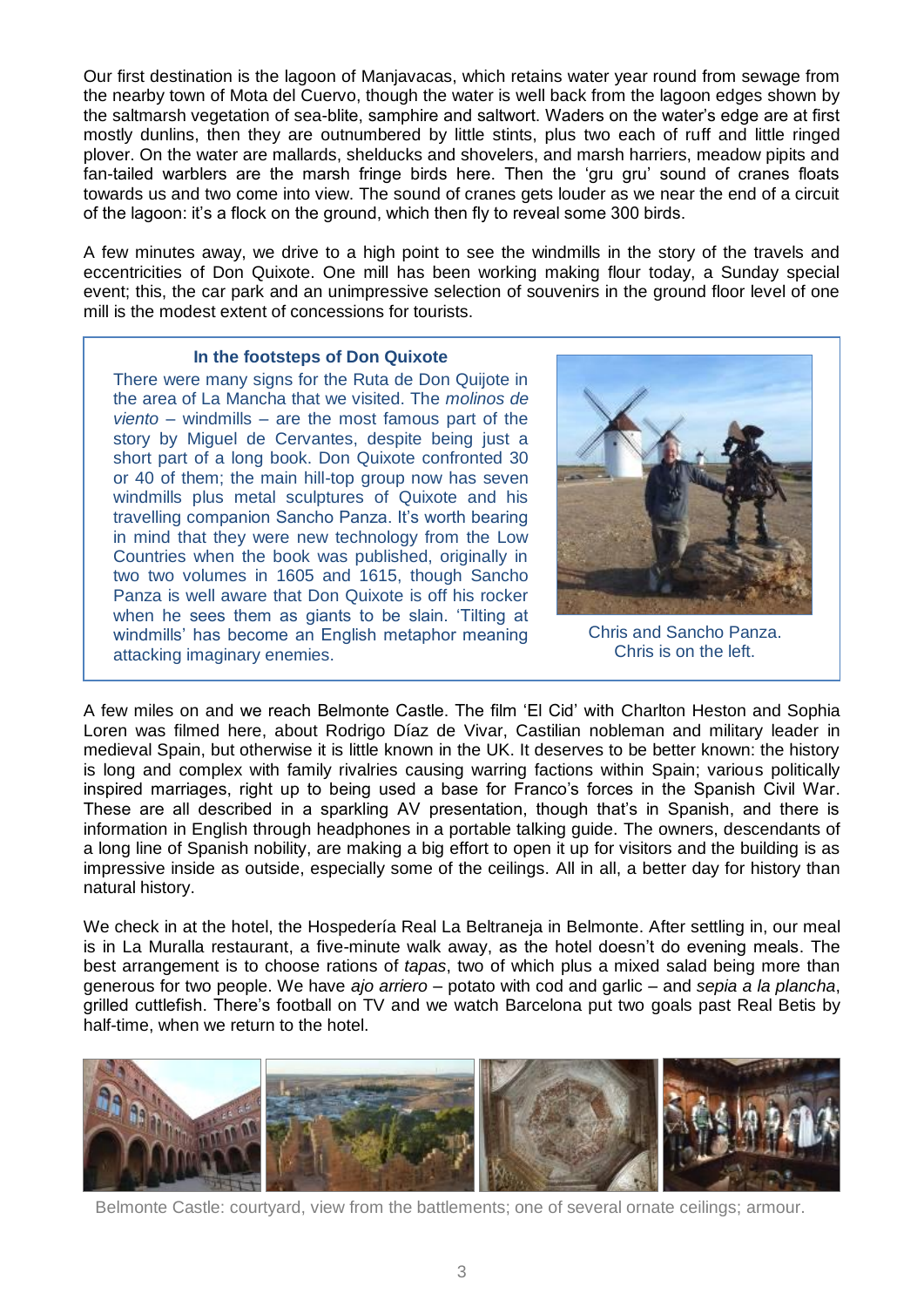# **Monday 11 November – Las Tablas de Daimiel National Park**

7:30 breakfast and away at 8:30, starting with a very short drive into the nearby countryside. The hope is to find bustards or sandgrouse, though that's unsuccessful. After the monotonous arable on yesterday's drive, the quiet, straight road is a delight: there are small fields of bare red soil, stubble or vines, plus some scrubby trees, in perfect morning light with the backdrop of Belmonte castle and windmills on the distant hilltop. There are lots of small birds: flocks of skylarks and spotless starlings, linnets and goldfinches, stonechats and group of corn buntings. A hoopoe flies through: some overwinter here, as in much of the Iberian peninsula. The best, though, is towards the end of this track: scores of birds on wires that at first aren't easy to identify against the light, but they are rock sparrows, eventually numbering at least 200, by far the most I've ever seen (*front cover picture*).

Las Tablas de Daimiel National Park is about an hour and half away, and it's a steady but dull drive. The National Park – plus biosphere reserve and ZEPA (Zona de Especial Protección para las Aves, Spanish for Special Protection Area) – is a chain of wetlands at the confluence of the rivers Guadiana and Gigüela, the core of the [Biosphere Reserve](http://en.wikipedia.org/wiki/Biosphere_reserve) of La [Mancha Húmeda.](http://en.wikipedia.org/wiki/Mancha_H%C3%BAmeda)



Restored water mill / museum at Las Tablas de Daimiel National Park; the depuradora.

We have an appointment to see the Park's water mill at 11:30: we meet Carmen from the National Park at the visitor centre and take the very short drive there. An information panel says that protection here started by royal request as the duck hunting was so good. Despite that, Pau remembers when over-abstraction reduced the water to little more than a pond, though happily new policies and some wet seasons mean the area is almost entirely back to how it should be. Traditional use of the wetlands included a water mill to channel the flow to grind flour. The building that Carmen takes us into – Los Molinos de Molemocho – is a brilliant combination of restoration and museum, with mill types of three generations in place. She speaks beautiful Spanish but it's tricky for me to pick up more than the odd word, so Pau explains.

Outside the mill, a Cetti's warbler was singing loudly as we went in, and the first of many chiffchaffs was catching flies. Coming out, some cranes fly over, a little egret is surprisingly noisy and there's a very tame Iberian wall lizard on, well, a wall. We are looking into the lagoon downstream of the mill when suddenly a family party of five marbled ducks swims into view. This stroke of luck is probably as Pau left his camera and long lens in the car. The ducks are from a re-introduction project and have been bred and released nearby.

Carmen suggests somewhere to watch birds that is new to Pau: a *depuradora* (water purification plant) 10 minutes drive away, passing on route a little owl on a tumbledown building. Later we saw a modern water treatment works, but the place to enjoy is two medium-sized lagoons fringed with reeds and *Typha*, with a raised area to help an overview. There are dozens of little grebes, scores of moorhens and coots, lots of ducks and noisy water rails in the reeds. A good place for lunch and by now it's shirtsleeve weather: the car's instrument panel says 21°C.

Passing the little owl in the same place, we return to the visitor centre and follow the visitor walks from there. These include excellent wooden walkways through reedbeds and lagoons, with various viewpoints. A very nice walk but strangely, especially after the riches at the *depuradora*, it's almost birdless. Dragonflies – common darters and blue emperors – are, however, much in evidence. At one point there's an exceptionally tame juvenile flamingo, so tame we wonder if it's unwell.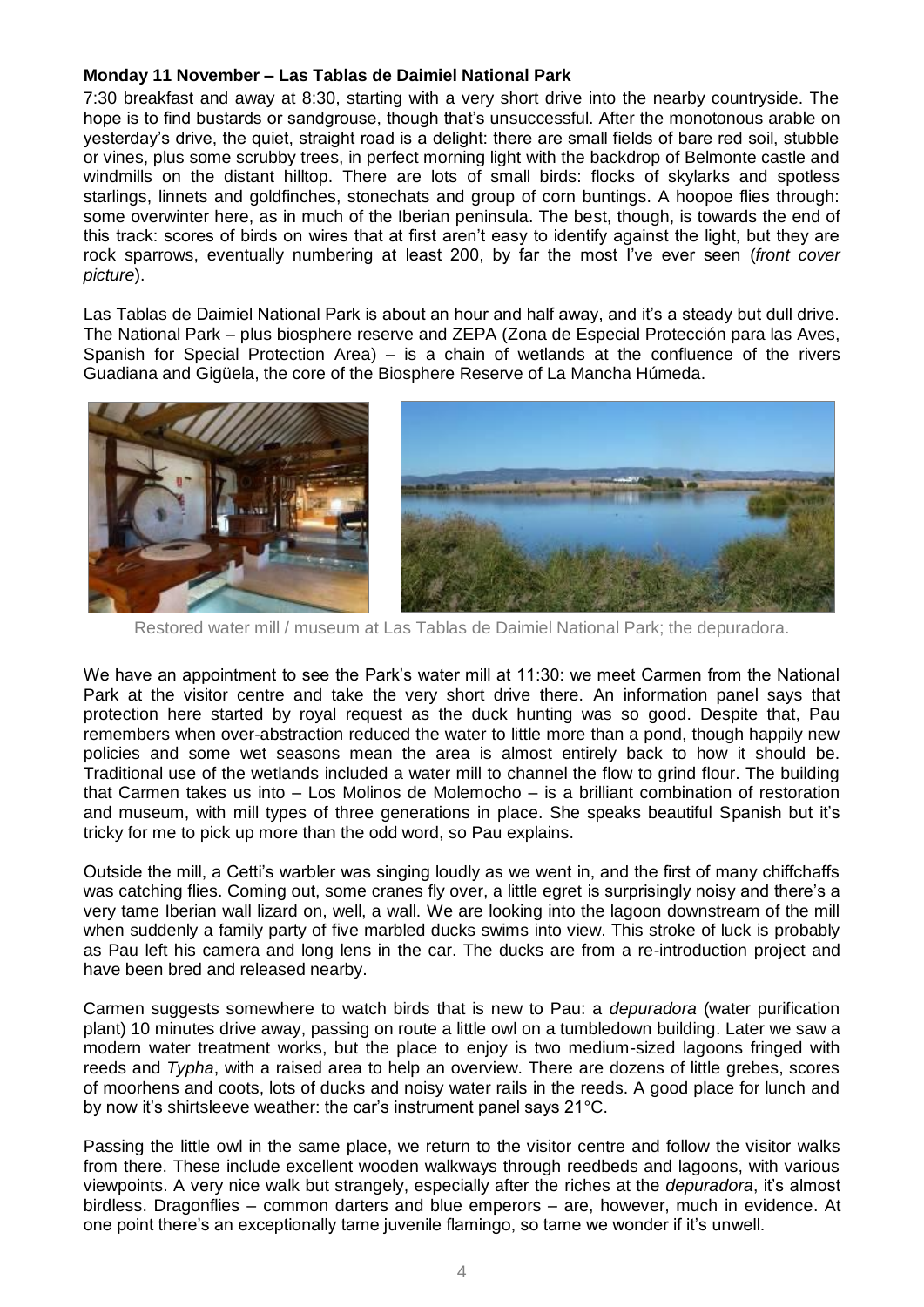After our first circuit, another path takes us to an acclimatisation centre for captive-bred ducks where, from a hide, there are close views of white-headed and ferruginous ducks, red-crested pochards and more marbled ducks.



Walkway through Las Tablas de Daimiel National Park; white-headed duck, juvenile flamingo.

Walking on, our original plan was to go to a distant tower hide from where the cranes we've been seeing off and on all day, plus many more, can be seen coming to roost at dusk. We realise that as dusk is between 6 and 6:30 at this time of year that there would then be a longish walk back to the visitor centre in the gloom, so it's not practical option for a group. So we return, and drive a small circuit round another flooded river valley. It has more birds than the central part of the National Park, though the only new species is kingfisher. We head back at 5:15 for the same rather dull drive reaching the Belmonte town sign at 6:45, a little over 90 minutes by the time we reach the hotel.

At La Muralla restaurant we choose tapas of *pisto manchego con huevo* (like ratatouille with a fried egg) and *queso manchego con salsa* (deep fried cubes of local sheep's cheese with a sweet red fruit sauce). Tennis tonight, and Djokovic takes an early lead against Nadal in the ATP World Tour finals.

# **Tuesday 12 November – near Belmonte, and travel to Serranía de Cuenca Natural Park**



We start by exploring a different area of arable near Belmonte. It's not as good as yesterday's, and the track is poorer to drive on, though we have a very good view of Thekla lark (*left*) and many more rock sparrows. Crossing the road to another area, there are two little owls on a tumbledown building and a great bustard flies through. It's more open and looks more promising for little bustards or sandgrouse, but again there are none. On a wire fence round a tractor compound I find a Spanish sparrow, which surprises Pau as it's unusual in this area: he texts a friend who confirms it has been recorded not far away. There are also at least four tree sparrows and three red kites, but all this may read better than it felt  $-$  it's not a good area for a group visit.

We head north towards the Serranía de Cuenca, but with two stops on route. The first is a hunting reserve managed for general wildlife, and the open scrub of mixed oak (holm and kermes) feels full of potential in better conditions, but less rewarding in a drought autumn. There are many Thekla larks, red-legged partridges, our first long-tailed tits and calling Sardinian warblers. A long-tailed blue finds some last-lingering thyme flowers to feed on and blue-winged grasshoppers fly off in a flash of colour (*photos in lists*). We picnic here and it's warm enough for shorts.

The second stop is at the Laguna El Hito Natural Park. This shows on the map and Pau's SatNav as a large lake, but this year is completely dry. The interpretation panel shows it as a stopping-off place for thousands of cranes, travelling between Lake Gallocanta in Aragón and Extremadura. In a typical year our timing is perfect, but this year it's depressingly arid and birdless. We move on.

Turning off the motorway round the edge of the city of Cuenca, we are soon up in the hills. First stop is a sometimes popular viewpoint called Ventana del Diablo: the Devil's Window. Choughs call and two fly over, and a griffon vulture comes into view. The scrub is an interesting mix including juniper, berberis and Montpellier maple and here's it's nicely sheltered.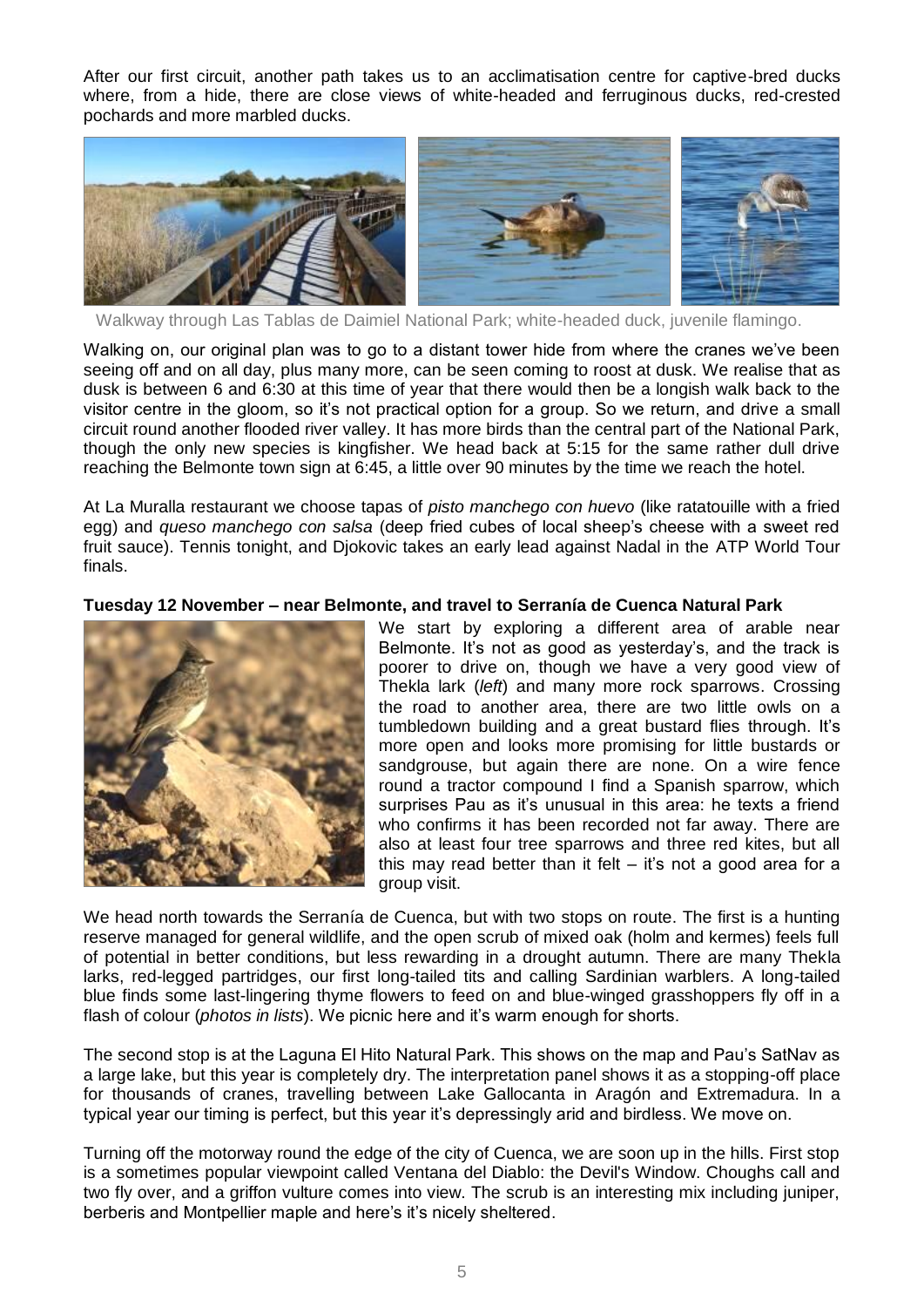But the *ventana* is fiercely windy and with a vertiginous view over the barrier, which is a pity as there was briefly an alpine accentor as we reached it and a strange toadflax-like flower, later identified as *Sarcocapnos enneaphylla***,** an unusual member of the poppy family. A sign we see later calls it a snapdragon, *boca de dragón* or dragon's mouth.

Moving on, we drive past gathering griffons – I count 17 – and stop for a drink in the Bar Zaballos. This is opposite the Laguna de Uña, a reed-fringed lake with plenty of water, which we move onto. From a viewpoint on one side, about one-quarter of the way round, the mix of water, limestone crags and autumn colours in the late afternoon light is attractive. Ducks include teals and shovelers, there are several herons and a water rail calls. At the far end of the lake is a '*piscifactoría'* – fish farm – where trout are bred to re-stock the river. It's closed by now but apparently is usually open for visitors. We walk round the third quarter of the lake's perimeter, where there are lots of small birds in the trees including nuthatches, short-toed treecreeper, chiffchaffs and song thrushes. This takes us to a hide, from where Pau retraces his steps to get his car while I walk for a further fifteen minutes, completing the circuit of the lake and meeting up by the café. Check in and dinner at El Tablazo hotel.



The lake at Uña; firecrest with sloes; viewpoint at Ventana del Diablo, the Devil's Window.

#### **Wednesday 13 November – Serranía de Cuenca Natural Park**

At 7:45 it's getting light and Pau and I meet for a pre-breakfast walk. The mist hangs over the trout farm outside the hotel. Pau says otters are sometimes seen here, but not this morning, and a man walking round the lake's edge guarantees none now. We walk through the adjacent woodland, alongside a river as far as an old metal waterwheel. The vegetation is mostly familiar from the UK, apart from lots of hepatica leaves and some purple flowers for which the best fit seems to be scrambling gromwell *Lithodora diffusa*. It's cold: fleece and woolly hat this morning, though warming up steadily until midday when cloud comes over and it's back to fleece and hat.

First stop today is in the red-roofed hill village of Huélamo (*photos below*). A short walk takes us past the smallest bullring you can imagine and up onto a viewpoint on a prominent rock. In the village is the trip's second unusual snapdragon – *Antirrhinum pulverulentum* – and some yellowhammers. We move onto a short trail that leads to the waterfall called the Cascada de Chorrera. There are lots of berry-bearing shrubs, including hawthorn and blackthorn, and this has attracted blackcaps, one of which gives a burst of song. There's also a close firecrest, and as we return to the car, a rock bunting. It's nice, but very autumnal, and confirms a growing impression that November would be too late for a Honeyguide group.



We eat our picnic on some convenient outside tables in the village of Tragacete. By now it's cloudy, which causes a clouded yellow butterfly to land stock-still on a sow-thistle, allowing this usually fastflying butterfly to be photographed in close-up (*cover picture*). Then time for a coffee in an adjacent café.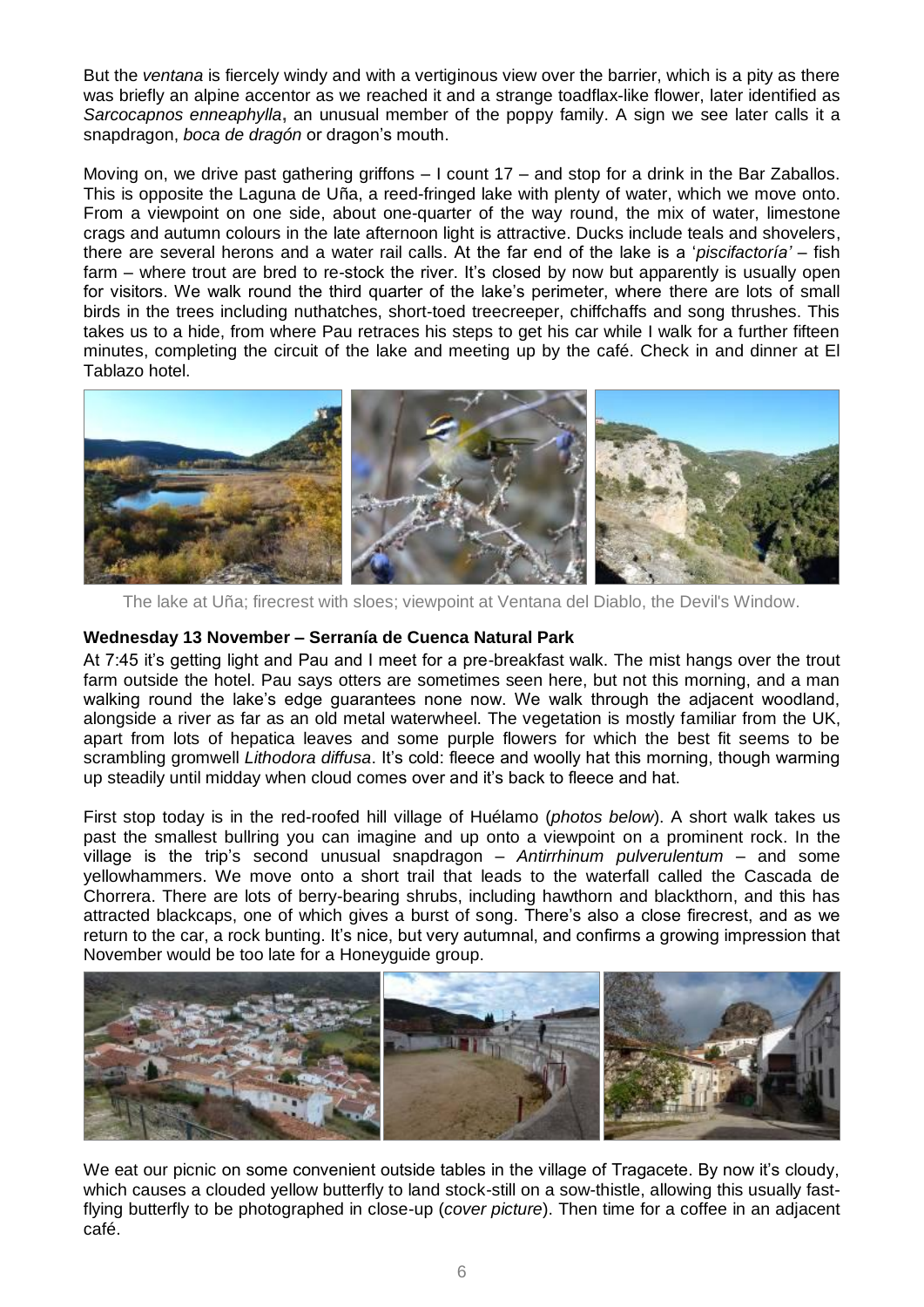Farther on, our next walk is longer at the source of the river Cuervo – *Nacimiento del río Cuervo* as the signs say. The big car park shows what a popular spot this can be on a summer weekend, but today it's quiet. It's a pretty walk past mossy waterfalls with useful interpretation – as elsewhere – showing some of the species that would be on show, mostly in spring/summer. Then a fairly unremarkable drive through forest mostly here of Scots pine, enlivened at one point by a tower of griffon vultures that, including those coming in to join it, must have numbered around 300 birds. Our route doesn't reveal what is bringing them together.



Los Callejones.

The final stop is by far the most dramatic: Los Callejones of Las Majadas, an astonishing collection of mushroom-like limestone towers and pavements worn into shape by rainwater through the ages, the Natural Park's showpiece of geomorphology. Physically, it knocks your socks off. We follow a trail around the back of it to where there is an excellent sign in Spanish and English, which even describes where on the opposite limestone rockface certain plants can be found. These include amelanchier (snowy mespilus), a shrub of mountains such as the Pyrenees; a rock-clinging dwarf buckthorn *Rhamnus pumilus*; and a last-lingering flower of creeping globularia, a flower I know from the

French Pyrenees. Another Pyrenean flower is our third mystery snapdragon: Pyrenean toadflax, *Linaria supina*. Overhead crossbills fly to and fro, and we hear the 'tseep' call of redwings.



Los Callejones and two plants here: creeping globularia, left, and dwarf buckthorn; right.

There are dozens of finger posts that then take us weaving in and out of towers, little valleys and labelled trees. After a while we are completely disorientated and beginning to wonder if we'll ever make it out of the limestone labyrinth. It's not just us: four Spaniards are also wondering if we know the way back to the car park, which we don't. But eventually we find it, as the evening is beginning to close in, and we agree on a plan to see the best of this amazing place with a group – to walk to the first main interpretation point then retrace steps, then from the car park to come over to the arc of limestone in view. Home and dinner back at the hotel.

# **Thursday 14 November – Serranía de Cuenca Natural Park**

The man who looks after the fish farm shows us a hole under a fence that an otter used last night. The vegetation is still wet and there is a spraint that smells of fish. We see rainbow trout and the remains of a signal crayfish in the water. Breakfast, choosing tomato spread on toast again.

We notice some ice on the windscreen, then head off for various stops in the more northern part of the Serranía de Cuenca Natural Park today. It's bright but cold all morning. Apart from pausing for a mixed flock of rock sparrows and linnets on some arable, the first stop is at a gorge called the Hoz de Beteta. The walks are well signed and paths are good, with steps where needed. Turning left, firstly, the path goes to a damp wall where the insectivorous plant butterwort *Pinguicula mundi* grows, though not in November: with difficulty we find some shrivelled leaves. Later reading reveals it's in none of the books and the IUCN red list shows just two places in the mountains of eastern Spain, with the Serranía de Cuenca its main stronghold. However there are lots of flowering *Sarcocapnos enneaphylla,* the snapdragon-like poppy previously seen at the windy Devil's Window.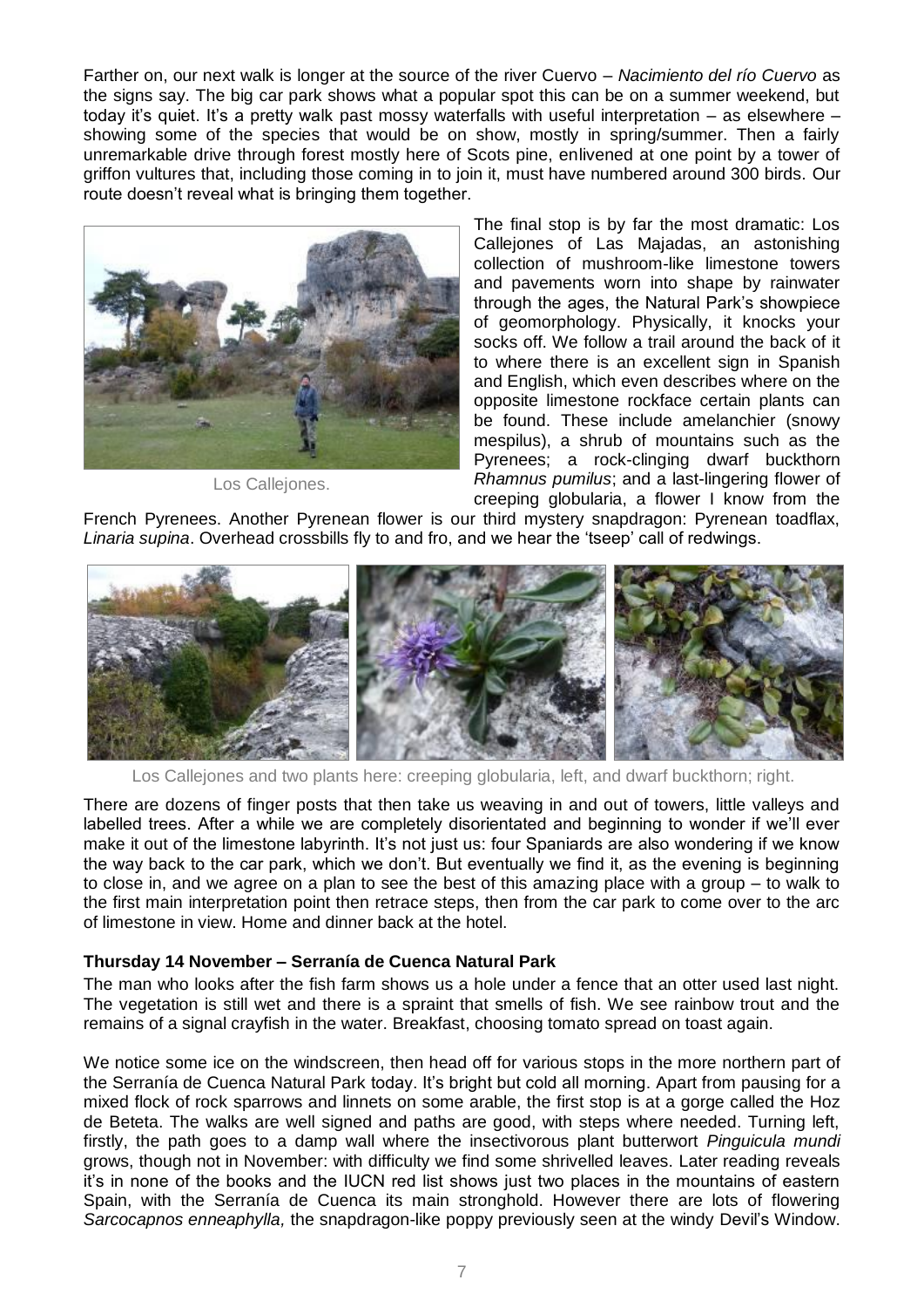A little farther up is a viewpoint where in summer Egyptian vultures nest. A familiar sound, if out-ofplace in a woodland, alerts us to some 50 cranes overhead, and we hear them – or other groups moving, it's difficult to know – two or three times this morning, and others later in the day.

Heading in the other direction, we go down some steps and along a wide woodland path where the trees include large-leaved lime. Plants here include gone-over broad-leaved helleborine and scorpion senna bushes. Towards the natural end of this stroll there is a very good view over the cliffs opposite where the ledges are ideal for griffons to nest, and there are two perched up there today.

Late morning and we stop for a *cafe con leche* in the pretty small town of Beteta, which is reminiscent of Pyrenean villages. Up here we are at the point where the Serranía de Cuenca Natural Park adjoins the Natural Park of Alto Tajo. Pau notes the sign to the town of Molina de Aragón which he says normally records the lowest winter temperature in Spain. This rings true this morning.

Our picnic is by the lake Laguna de el Tabor, a reed-fringed mountain lake, which characteristically is not particularly good for birds, though does have little and great crested grebes, mallards and a cormorant. Two forest guards stop for a chat with Pau and more cranes pass through. It's warming up now as we have a look for flowers – the rockrose *Helianthemum origanifolium* and pitch trefoil (leaves) are new – and insects, namely clouded yellows, blue-winged grasshoppers and emperor dragonflies.

A final stop is into an open area of black pine forest, for which I'd certainly never find the turn. Crossbills are everywhere, and we walk alongside a small watercourse with lush watercress and horse-mint. A blue butterfly is soaking up some late season sun and is so tame, or perhaps cold, that close photographs are easy – it's an Adonis blue. What at first looks like a pink flower on a spiny broom is, in fact, the parasitic plant dodder twining through the broom. The return drive is nearly 90 minutes and we make a note to find a break on this route in future.

A final meal at El Tablazo hotel and restaurant, where I opt for a non-meat meal. Here, as in many places in rural Spain, this can be a challenge – even the trout the other evening came with bits of bacon. I have cod *crocetas* (croquettes – mushroom croquettes were also on the menu); a house salad, which came with tuna, though no doubt that could be left off; and an excellent slice of vegetable pie made with borage and puff pastry. I discover that one of the bottled beers for sale, called Dawat, is made locally in Cuenca.

# **Friday 15 November – to Valencia and home**

An early breakfast and departure at seven o'clock. Despite being a little slow through Cuenca and a detour on account of roadworks on a motorway bridge, we are at the airport by 9:20, with time in hand for the 11:30 flight back to Gatwick.

#### \* \* \* \* \* \* \* \* \* \* \* \* \* \* \* \* \* \* \* \* \* \* \* \* \* \* \* \* \* \* \* \* \*

#### **Hotel notes**

**Hospedería Real La Beltraneja** in Belmonte [www.casonalabeltraneja.com.](http://www.casonalabeltraneja.com/) Attractive building, urban setting in an attractive old town. Very elegant rooms, all with showers and TVs. No kettle or hair dryer in rooms, though a bar for evening tea/drinks. Simple breakfasts. Rooms cold at first on November evenings: Pau used the air conditioning, I turned on a radiator!

**Hotel El Tablazo** in Villalba de la Sierra [www.hoteltablazo.com.](http://www.hoteltablazo.com/) Near road network but woodland at back and fishing lake at front. 26 rooms, 11 have bathrooms recently renovated, all with showers, mostly on floor level 1 (front entrance level). Other rooms much the same, but some older bathrooms have baths though also a slight damp smell. Rooms don't have hair driers or kettles. Open fire in large dining/breakfast room/bar. Both hotels have WiFi.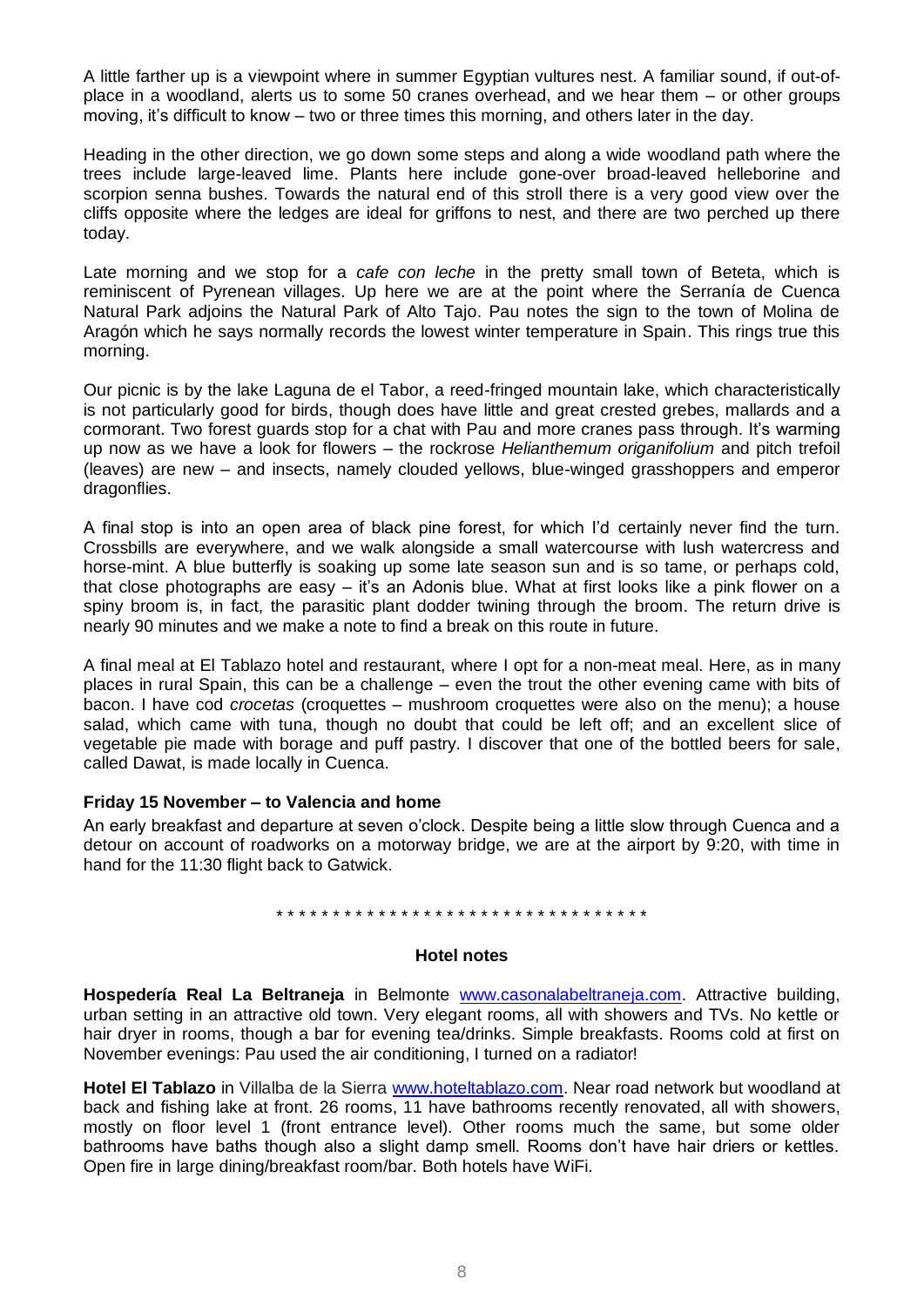There was a third voice in the car on the recce: that of Pau's SatNav. I named her Dolores, and wrote this poem about her.

> I think I'm love with Dolores The voice of Pau's GPS, The SatNav señora who tells us When our navigation's a mess.

I know she's just a computer But she sounds to me so real, With her clear, precise instructions To the man at the steering wheel.

"*Gire a la derecha*," she says, So we turn to the right, ever eager, The voice so sexy so certain Follow, straight on, "¡Siga siga!"

"*Recalculando*," she asserts, is it me? Or is she getting a little cross? Recalculating is what she's doing With Dolores you know who's the boss.

I think I'm in love with Lola That's Dolores for short, you see, The sultry SatNav señorita Please be a real person for me.

\* \* \* \* \* \* \* \* \* \* \* \* \* \* \* \* \* \* \* \* \* \* \* \* \* \* \* \* \* \* \* \* \*

# **WILDLIFE LISTS**

These lists summarise most of the species noted on the recce.

#### **BIRDS**

#### **References here to NPs are Las Tablas de Daimiel National Park and Serranía de Cuenca Natural Park.**

|                            | and Ochama de Odenca Ratural I ans.                                                                                    |
|----------------------------|------------------------------------------------------------------------------------------------------------------------|
| Little grebe               | Wetlands in both NPs, including c50 at the depuradora                                                                  |
| <b>Great crested grebe</b> | Wetlands in both NPs                                                                                                   |
| <b>Cormorant</b>           | Wetlands in both NPs                                                                                                   |
| Cattle egret               | Las Tablas de Daimiel NP                                                                                               |
| Little egret               | Las Tablas de Daimiel NP                                                                                               |
| <b>Grey heron</b>          |                                                                                                                        |
| <b>Greater flamingo</b>    | a juvenile in Las Tablas de Daimiel NP                                                                                 |
| <b>Crane</b>               | 300 at Manjavacas lagoon, several groups in Las Tablas de<br>Daimiel NP and on the final day in Serranía de Cuenca NP. |
| Greylag goose              | depuradora                                                                                                             |
| <b>Shelduck</b>            | 50, Manjavacas lagoon                                                                                                  |
| <b>Gadwall</b>             | 4, depuradora                                                                                                          |
| Teal                       | 10, depuradora                                                                                                         |
| <b>Mallard</b>             | Manjavacas lagoon, Las Tablas de Daimiel NP, Uña lake                                                                  |
| <b>Pintail</b>             | 2, depuradora                                                                                                          |
| <b>Shoveler</b>            | 50, Manjavacas lagoon; 200, depuradora                                                                                 |
| <b>Marbled duck</b>        | a family party of 5 reintroduced birds in Las Tablas de Daimiel NP                                                     |
| <b>Red-crested pochard</b> | captive birds awaiting release in Las Tablas de Daimiel NP]                                                            |
| <b>Pochard</b>             | depuradora                                                                                                             |
| <b>Ferruginous duck</b>    | captive birds awaiting release in Las Tablas de Daimiel NP]                                                            |
| <b>White-headed duck</b>   | captive birds awaiting release in Las Tablas de Daimiel NP]                                                            |
| <b>Red kite</b>            | 3 over arable near Belmonte                                                                                            |
| <b>Griffon vulture</b>     | common in Serranía de Cuenca NP including some 300 together<br>on 13/11                                                |
| <b>Buzzard</b>             | seen daily                                                                                                             |
| <b>Marsh harrier</b>       | Manjavacas lagoon and depuradora                                                                                       |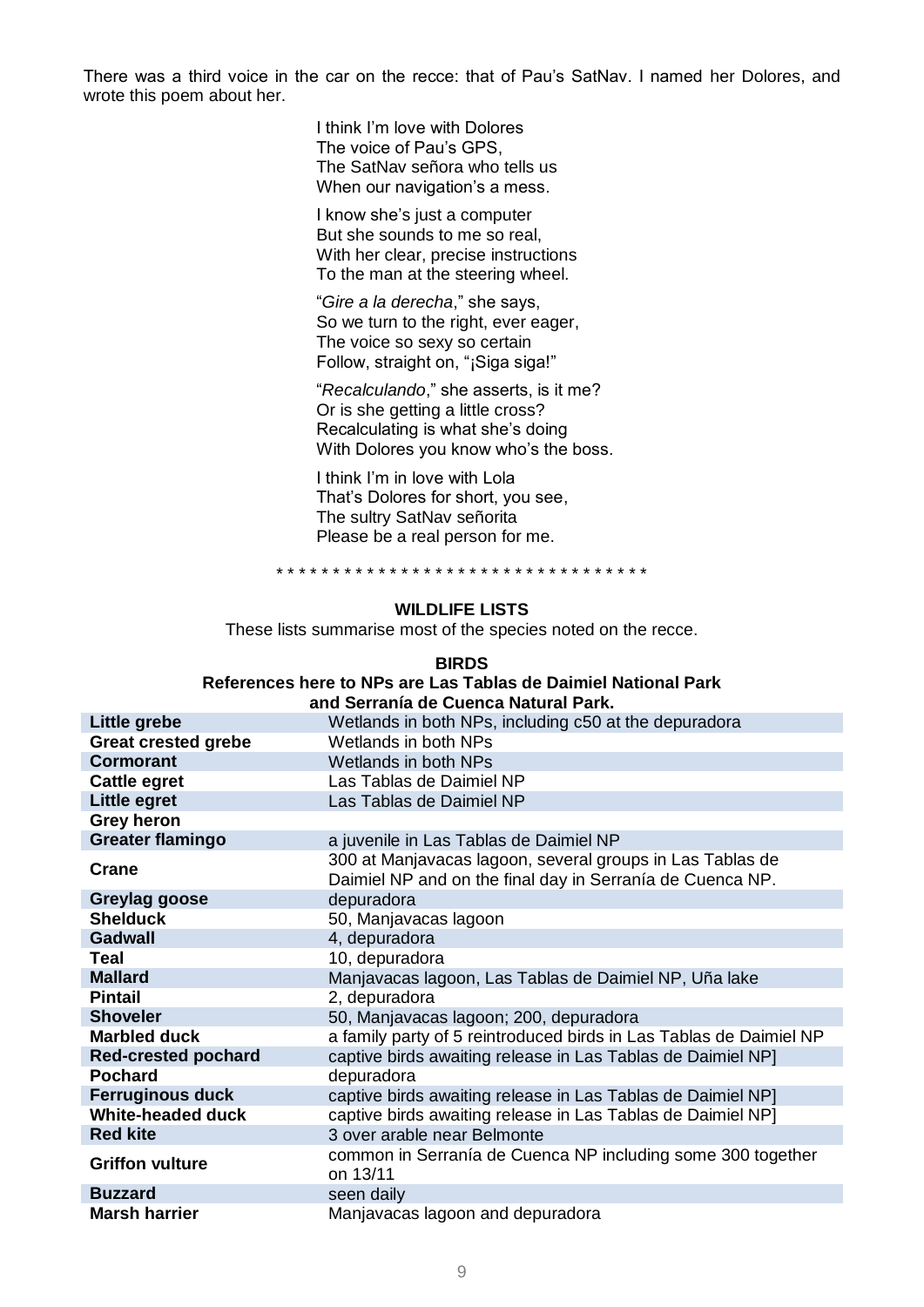| <b>Sparrowhawk</b>              | Laguna de el Tabor                                                 |
|---------------------------------|--------------------------------------------------------------------|
| <b>Common kestrel</b>           | seen all bar one day                                               |
| <b>Moorhen</b>                  | Las Tablas de Daimiel NP                                           |
| Purple swamp-hen                | heard at the depuradora                                            |
| <b>Water rail</b>               | heard on 3 days, especially at the depuradora and Uña lake         |
| <b>Great bustard</b>            | 1 over arable near Belmonte                                        |
| <b>Black-winged stilt</b>       | depuradora                                                         |
| <b>Ringed plover</b>            | Manjavacas lagoon                                                  |
| <b>Little ringed plover</b>     | Manjavacas lagoon                                                  |
| Lapwing                         | Manjavacas lagoon and depuradora                                   |
| <b>Little stint</b>             | 30, Manjavacas lagoon                                              |
| <b>Dunlin</b>                   | 25, Manjavacas lagoon                                              |
| <b>Ruff</b>                     | 2, Manjavacas lagoon                                               |
| <b>Snipe</b>                    | 1, depuradora                                                      |
| <b>Black-headed gull</b>        | Manjavacas lagoon                                                  |
| Yellow-legged gull              | depuradora                                                         |
| <b>Feral pigeon</b>             |                                                                    |
| Woodpigeon                      |                                                                    |
| <b>Collared dove</b>            |                                                                    |
| <b>Little owl</b>               | Las Tablas de Daimiel NP and arable near Belmonte                  |
| Kingfisher                      | recorded on 2 days                                                 |
| Hoopoe                          | Recorded on 2 days                                                 |
| <b>Green woodpecker</b>         | Serranía de Cuenca NP                                              |
| <b>Great spotted woodpecker</b> | Serranía de Cuenca NP                                              |
| <b>Crested lark</b>             | recorded on 4 days                                                 |
| <b>Thekla lark</b>              | several in scrub near Belmonte and at shooting reserve             |
| <b>Woodlark</b>                 | shooting reserve                                                   |
| <b>Skylark</b>                  | flocks on arable                                                   |
| <b>Meadow pipit</b>             | recorded on 4 days                                                 |
| <b>Grey wagtail</b>             |                                                                    |
| <b>White wagtail</b>            | recorded on 2 days                                                 |
| Wren                            | recorded on 3 days, all in Serranía de Cuenca NP                   |
| <b>Dunnock</b>                  | Serranía de Cuenca NP                                              |
| <b>Alpine accentor</b>          | 1. Ventana del Diablo                                              |
| <b>Robin</b>                    | recorded on 3 days                                                 |
| <b>Black redstart</b>           | recorded on 4 days, including one singing at night in Belmonte and |
|                                 | keeping Pau awake                                                  |
| <b>Stonechat</b>                | recorded on 2 days                                                 |
| <b>Blackbird</b>                | daily                                                              |
|                                 | wintering birds recorded on 4 days, especially in Serranía de      |
| Song thrush                     | Cuenca NP                                                          |
| <b>Redwing</b>                  | Serranía de Cuenca NP on 2 days                                    |
| <b>Mistle thrush</b>            | Serranía de Cuenca NP on 2 days                                    |
| Cetti's warbler                 | seen or heard on 3 days                                            |
| <b>Fan-tailed warbler</b>       | on 2 days, including 3 at Manjavacas lagoon                        |
| (Zitting cisticola)             |                                                                    |
| Sardinian warbler               | heard ins crub at at shooting reserve                              |
| <b>Blackcap</b>                 | winter birds in Serranía de Cuenca NP                              |
| <b>Chiffchaff</b>               | recorded on 3 days, c10 in Las Tablas de Daimiel NP                |
| <b>Firecrest</b>                | Serranía de Cuenca NP                                              |
| <b>Blue tit</b>                 | Serranía de Cuenca NP                                              |
| <b>Great tit</b>                | recorded on 4 days in a range of habitats and heights              |
| <b>Crested tit</b>              | heard trilling in Serranía de Cuenca NP                            |
| Long-tailed tit                 | Serranía de Cuenca NP                                              |
| <b>Nuthatch</b>                 | Serranía de Cuenca NP                                              |
| <b>Short-toed treecreeper</b>   | Serranía de Cuenca NP                                              |
| Iberian grey shrike             | while travelling to Serranía de Cuenca NP                          |
| Jay                             | Serranía de Cuenca NP                                              |
| <b>Magpie</b>                   | recorded daily                                                     |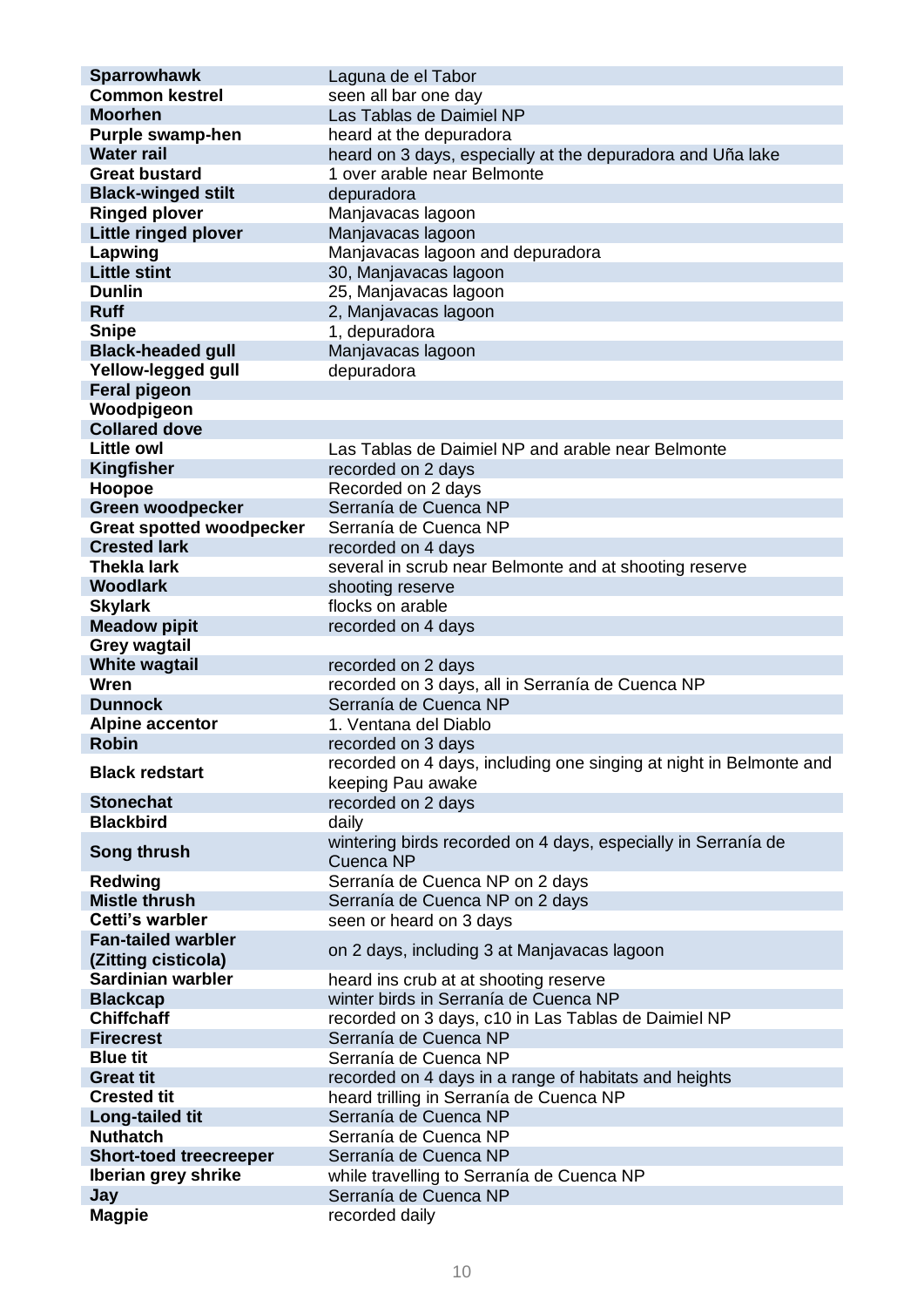| Chough                   | . 2, Ventana del Diablo                                                                                                                      |
|--------------------------|----------------------------------------------------------------------------------------------------------------------------------------------|
| <b>Jackdaw</b>           | recorded on first 3 days                                                                                                                     |
| <b>Carrion crow</b>      | recorded daily                                                                                                                               |
| Raven                    | Serranía de Cuenca NP                                                                                                                        |
| <b>Spotless starling</b> | big flocks in various places, mostly on farmland                                                                                             |
| <b>House sparrow</b>     | recorded on 4 days                                                                                                                           |
| <b>Spanish sparrow</b>   | 1 in farmland near Belmonte                                                                                                                  |
| <b>Tree sparrow</b>      | 4 in farmland near Belmonte                                                                                                                  |
| <b>Rock sparrow</b>      | large flocks on arable near Belmonte, including a flock of c200,<br>and mixed with linnets on arable in lower parts of Serranía de<br>Cuenca |
| <b>Chaffinch</b>         | Serranía de Cuenca NP                                                                                                                        |
| <b>Crossbill</b>         | lots in the pines of the Serranía de Cuenca NP                                                                                               |
| <b>Greenfinch</b>        | recorded on 2 days                                                                                                                           |
| <b>Goldfinch</b>         | recorded on 4 days                                                                                                                           |
| Linnet                   | recorded on 4 days                                                                                                                           |
| Yellowhammer             | 3, Huélamo                                                                                                                                   |
| <b>Rock bunting</b>      | 1, near Cascada de Chorrera in Serranía de Cuenca                                                                                            |
| <b>Reed bunting</b>      | heard at depuradora                                                                                                                          |
| <b>Corn bunting</b>      | in arable on 2 days                                                                                                                          |

| <b>Mammals</b>      | <b>Butterflies and moths</b>    | Other notable invertebrates          |
|---------------------|---------------------------------|--------------------------------------|
| Red deer            | Large white                     | Blue-winged grasshopper              |
| Roe deer            | Small white                     | Paper wasp Polistes sp.              |
| Otter spraint       | Clouded yellow                  | Common wasps - several times         |
| Wild boar rootings  | Red admiral                     | feeding on dead insects on Pau's car |
|                     | Adonis blue                     | Common darter                        |
|                     | Long-tailed blue                | Blue emperor                         |
| <b>Reptiles</b>     | Speckled wood                   | 7-spotladybird                       |
| Iberian wall lizard | Pine processionary moth (tents) | Fire bug Pyrrhocis apertus           |



Above: Long-tailed blue; Adonis blue; blue-winged grasshopper. Below: common darter; Iberian wall lizard.



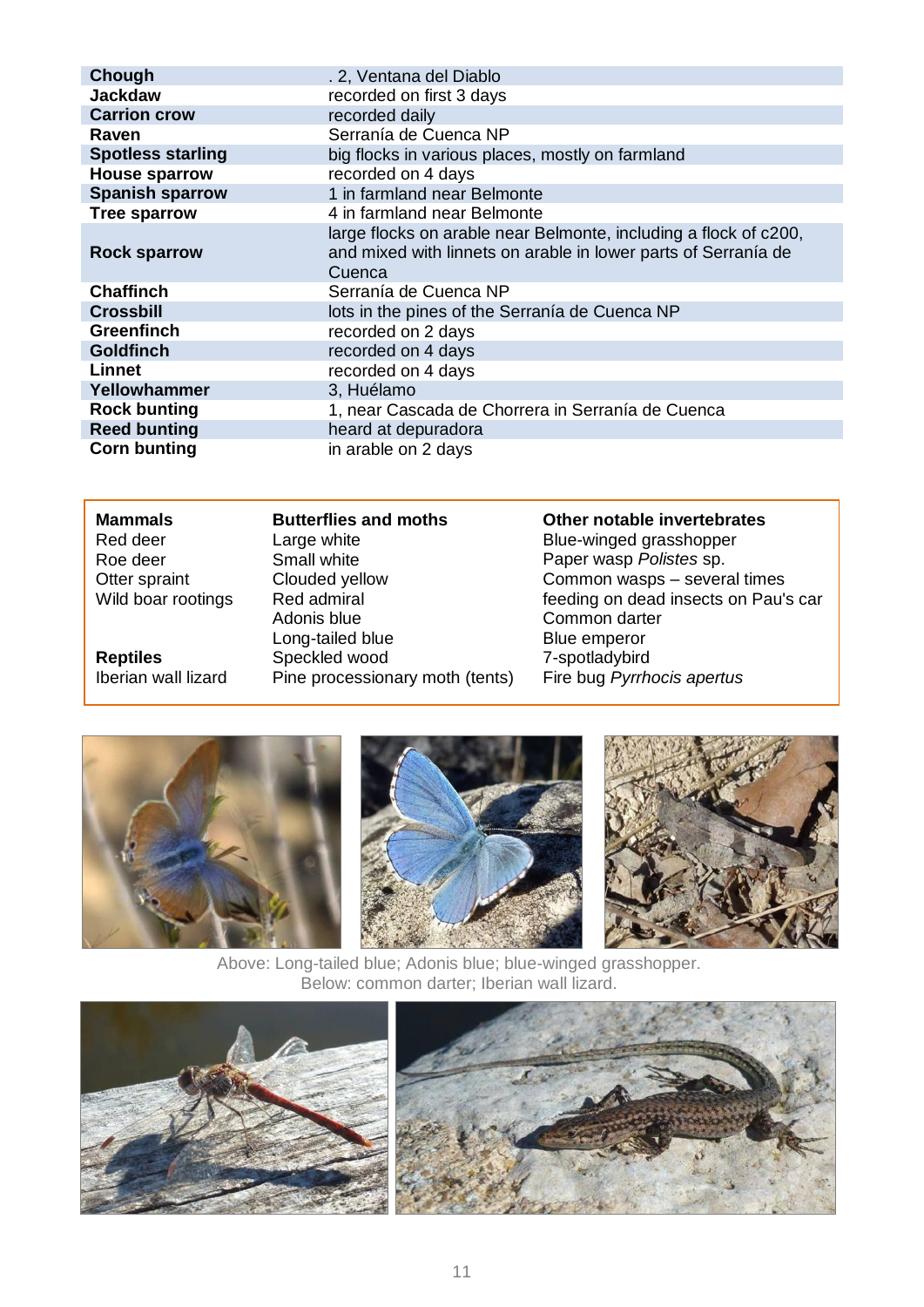#### **Plants**

Numbers on the right refer to Blamey & Grey-Wilson, *Mediterranean Wild Flowers.* Others are in Polunin's Flowers of South-West Europe, though some of these from the Serranía de Cuenca Natural Park are easier to see in Blamey & Grey-Wilson *Alpine Flowers*.

# A few are from floras from northern Europe.

 $P =$  planted. NiF = not in flower.

Trees noted were not in flower, naturally, and the list is certainly incomplete. Planted trees are noted when of special interest.

Common northern European plants e.g. shepherd's purse, are not usually noted.

# **SPERMATOPHYTA** Conifers

|                                                   | UU LINNAI UI III IA CUIIIEIS                  |                         |
|---------------------------------------------------|-----------------------------------------------|-------------------------|
| <b>Pinaceae</b> $-$ pine family                   |                                               |                         |
| Pinus pinea                                       | stone / umbrella pine                         | 3                       |
| Pinus nigra                                       | black pine                                    | $\overline{\mathbf{4}}$ |
| Pinus pinaster                                    | maritime pine                                 | 5                       |
| Pinus sylvestris                                  | Scots pine                                    |                         |
| <b>Cupressaceae</b> - cypress family              |                                               |                         |
| Juniperus oxycedrus                               | prickly juniper (shrub)                       | 17                      |
| Juniperus sabine                                  | Savin (low, spreading)                        | Polunin 15              |
| Juniperus thurifera                               | Spanish juniper (tree)                        | Polunin 16              |
|                                                   | <b>ANGIOSPERMS</b>                            |                         |
| <b>Moraceae</b> – mulberry family                 |                                               |                         |
| Ficus carica                                      | fig                                           | 42                      |
| <b>Salicaceae</b> – willow family                 |                                               |                         |
| Populus tremulus                                  | aspen                                         |                         |
| Salix fragilis                                    | crack willow                                  |                         |
| Corylaceae - hazel family                         |                                               |                         |
| Corylus avellana                                  | hazel                                         |                         |
| Fagaceae - oaks                                   |                                               |                         |
| Quercus coccifera                                 | holly / prickly / kermes oak                  | 24                      |
| Quercus rotundifolia                              | Holm oak                                      | 26                      |
| Quercus suber                                     | Cork oak                                      | 27                      |
| Quercus faginea                                   |                                               | 30                      |
| <b>Urticaceae</b> – nettle family                 |                                               |                         |
| Parietaria judaica                                | pellitory of the wall                         | 50                      |
| Chenopodiaceae - goosefoot family                 |                                               |                         |
| Salicornia ramosissima                            |                                               |                         |
| Sueda vera                                        | Shrubby seablite                              | 94                      |
| Salsola soda                                      | Saltwort                                      | 103                     |
| Ranunculaceae - buttercup family                  |                                               |                         |
| Hepatica nobilis                                  | Hepatica (leaves)                             | Alpine flora            |
| Berberidaceae - barberry family                   |                                               |                         |
| Berberis sp (B. vulgaris or                       |                                               |                         |
| B. hispanica)                                     | Barberry. Needs looking at!                   |                         |
| <b>Papaveraceae</b> – poppy family                |                                               |                         |
| Sarcocapnos enneaphylla                           |                                               | Polunin 279a            |
| <b>Brassicaceae</b> (Cruciferae) – cabbage family |                                               |                         |
| Diplotaxis erucoides                              | white wall rocket                             | Polunin 358             |
| Nasturtium officinale                             | watercress                                    |                         |
| Sisymbrium altissimum                             | tall rocket                                   |                         |
| <b>Crassulaceae</b>                               |                                               |                         |
| <b>Umbilicus rupestris</b>                        | navelwort NiF                                 | 396                     |
| <b>Rosaceae</b> – rose family                     |                                               |                         |
| Crataegus mongyna                                 | hawthorn                                      | 420                     |
| Prunus spinosa                                    | blackthorn                                    | 424                     |
|                                                   |                                               | Alpine flora or         |
| Potentilla caulescens                             | shrubby white cinquefoil / lax potentilla NiF | Polunin 447             |
| Amelanchier ovalis                                | amelanchier or snowy mespilus NiF             | Alpine flora            |
| Sorbus aria or torminalis                         | whitebeam                                     |                         |
| <b>Fabiaceae</b> was Leguminosae - pea family     |                                               |                         |
| Ceratonia siliqua                                 | carob                                         | 431                     |
| Cercis siliquastrum                               | Judas tree P                                  | 430                     |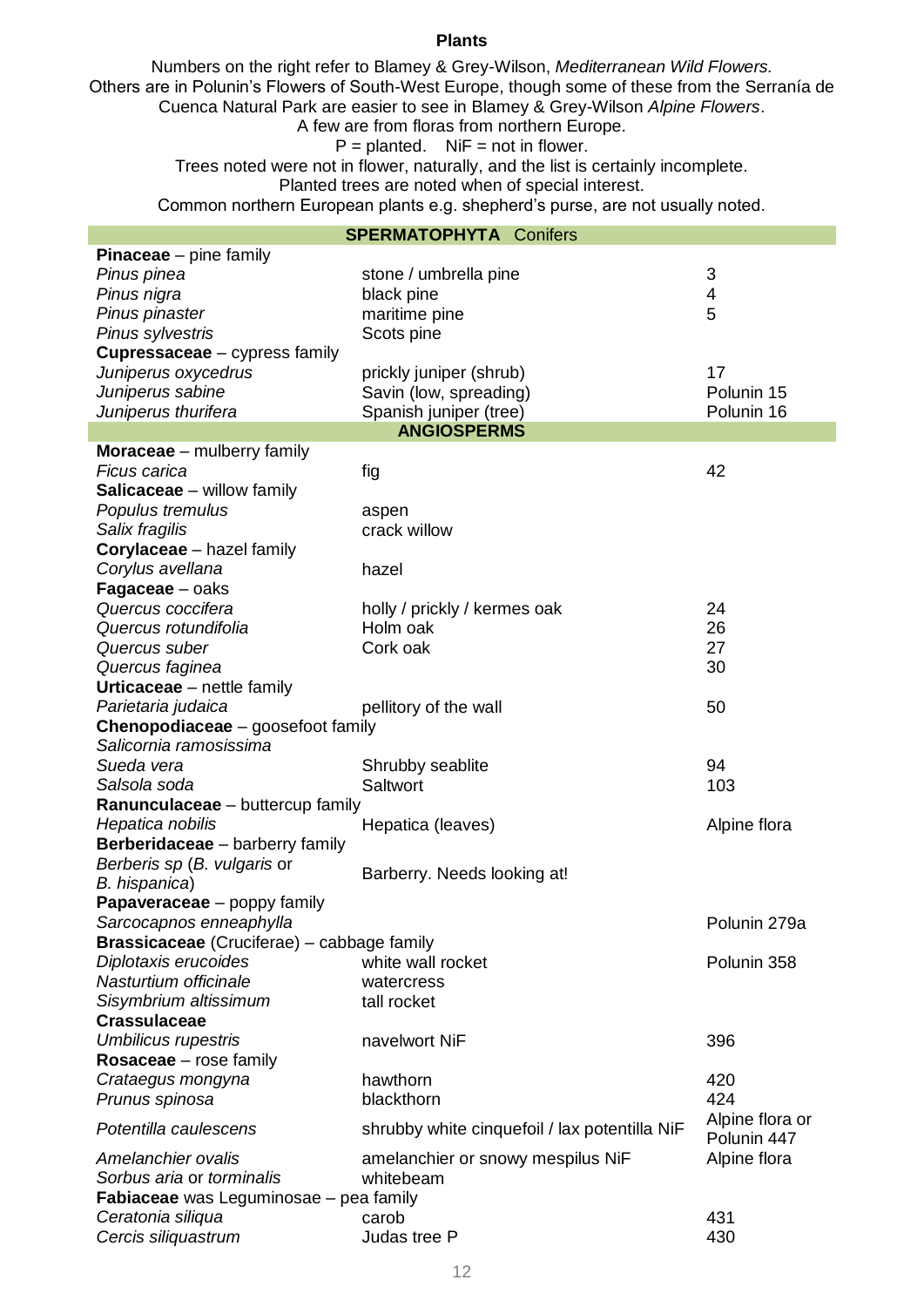| Psoralea bituminosa                          | pitch trefoil NiF                                                                     | 508           |
|----------------------------------------------|---------------------------------------------------------------------------------------|---------------|
| Medicago sativa                              | lucerne/alfalfa                                                                       | 596           |
| Coronilla emerus                             | scorpion senna seed pods                                                              | 693           |
| Erinacea anthyllis                           | a blue-violet hedgehog broom NiF                                                      | Polunin 515   |
| Trifolium pratense                           | red clover                                                                            |               |
| Trifolium repens                             | white clover                                                                          |               |
| Geraniaceae - cranesbills                    |                                                                                       |               |
| Geranium robertianum                         | herb Robert                                                                           | 747           |
| Anacardiaceae - pistacio family              |                                                                                       |               |
| Pistacia terebinthus                         | terebinth NiF                                                                         | 861           |
| <b>Buxaceae</b> – box family                 |                                                                                       |               |
|                                              |                                                                                       | 878           |
| <b>Buxus sempervirens</b>                    | box                                                                                   |               |
| <b>Rhamnaceaea</b> - buckthorn family        |                                                                                       |               |
| Rhamnus pumilus                              | dwarf buckthorn                                                                       | Alpine flora  |
| <b>Malvaceae</b> – mallow family             |                                                                                       |               |
| Malva parviflora                             | least mallow                                                                          | 897           |
| Malva sylvestris                             | common mallow                                                                         | 898           |
| Cistaceae - rockrose family                  |                                                                                       |               |
| Cistus ladanifer                             | gum cistus NiF                                                                        | 971           |
| Helianthemum origanifolium                   |                                                                                       | 1007          |
| Tamaricaceae - tamarix                       |                                                                                       |               |
| Tamarix canariensis                          | tamarix                                                                               | 1018          |
| <b>Cucurbitaceae</b>                         |                                                                                       |               |
| Ecballium elaterium                          | squirting cucumber, Devil's cucumber -<br>pepinillo or pepino del diablo - in Spanish | 1032          |
| <b>Umbelliferae/Apiaceae</b> – carrot family |                                                                                       |               |
| Foeniculum vulgare                           | fennel                                                                                | 1108          |
| <b>Ericaceae</b> – heath family              |                                                                                       |               |
| Arctostaphylos uva-ursi                      | bearberry                                                                             |               |
| <b>Araliaceae</b> – ivy family               |                                                                                       |               |
| Hedera helix                                 | ivy                                                                                   |               |
| Lentibulariaceae - butterworts               |                                                                                       |               |
| Pinguicula mundi                             | a butterwort NiF                                                                      |               |
| Rubiaceae - bedstraw family                  |                                                                                       |               |
|                                              |                                                                                       |               |
| Rubia peregrina                              | wild madder in fruit                                                                  | 1305          |
| Aceracea - maple family                      |                                                                                       |               |
| Acer monspessulanum                          | Montpellier maple                                                                     | 856           |
| Aquifoliaceae - holly family                 |                                                                                       |               |
| Ilex aquifolium                              | holly                                                                                 |               |
| Tiliaceae - lime tree family                 |                                                                                       |               |
| Tilia platyphyllos                           | large-leaved lime                                                                     |               |
| <b>Oleaceae</b>                              |                                                                                       |               |
| Olea europaea                                | olive                                                                                 | 1248          |
| Apocynaceae - Oleander family                |                                                                                       |               |
| Nerium oleander                              | oleander P                                                                            | 1256          |
| <b>Convolvulaceae</b> – bindweed family      |                                                                                       |               |
| Cuscuta epithymum                            | common dodder                                                                         | 1311          |
| Boraginaceae - borage family                 |                                                                                       |               |
| Lithodoradiffusa                             | scrambling gromwell                                                                   | 1351          |
| <b>Dipsacaceae</b> – scabious family         |                                                                                       |               |
| Scabiosa columbaria                          | small scabious                                                                        |               |
| Lamiaceae (Labiatae) – mint family           |                                                                                       |               |
| Marrubium vulgare                            | white horehound NiF                                                                   | 1445          |
| Rosmarinus officinalis                       |                                                                                       | 1526          |
| Lavandula stoechas                           | rosemary                                                                              | 1528          |
|                                              | French lavender NiF                                                                   |               |
| Mentha longifolia                            | horse mint NiF                                                                        | Alpine flora. |
| Scrophularicaea                              |                                                                                       |               |
| Antirrhinum pulverulentum                    |                                                                                       | Polunin 1197f |
| Linaria supina                               | Pyrenean toadflax                                                                     | Polunin 1206  |
| Globulariaceae - globularia family           |                                                                                       |               |
| Globularia repens                            | creeping globularia                                                                   | Polunin 1263a |